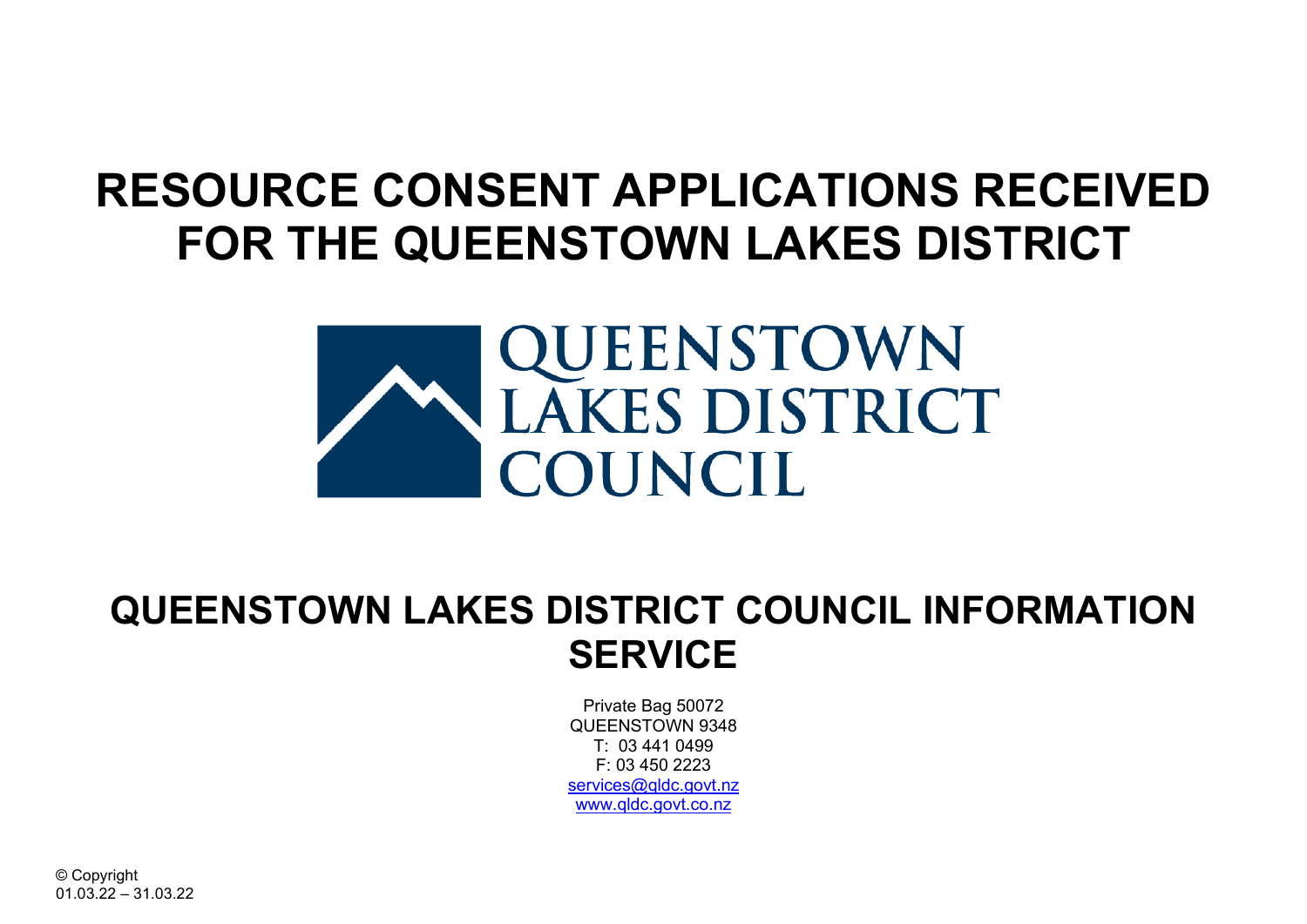| <b>RC NO</b> | <b>APPLICANT &amp; PROPOSAL</b>                                                                                                                                                                                                                                                                                                          | <b>ZONE</b>  | <b>STATUS</b>                                 |
|--------------|------------------------------------------------------------------------------------------------------------------------------------------------------------------------------------------------------------------------------------------------------------------------------------------------------------------------------------------|--------------|-----------------------------------------------|
| SH220002     | QUEENSTOWN COMMERCIAL LIMITED - VARIATION TO CONSENT NOTICE CONDITIONS TO ALLOW FOR ALTERNATE<br>RESIDENTIAL UNIT DESIGN, AND LAND USE CONSENT FOR ZONE STANDARD BREACHES AT 19 ALPS VIEW PLACE, LAKE<br>HAYES, QUEENSTOWN                                                                                                               | <b>LDSR</b>  | s91D On Hold at<br><b>Applicant's Request</b> |
| RM220220     | MT CARDRONA STATION VILLAGE LIMITED - VARIATION TO STORMWATER INFRASTRUCTURE AND EARTHWORKS CONSENTS<br>AT 2086 CARDRONA VALLEY ROAD, CARDRONA, WANAKA                                                                                                                                                                                   | <b>MCS</b>   | <b>Formally Received</b>                      |
| RM220218     | WILLFINGO LIMITED - APPLICATION TO CONSTRUCT A RESIDENTIAL UNIT OF WHICH EXCEEDS THE MAXIMUM 15%<br>PERMITTED SITE COVERAGE BY 7.6% AT 329 BEACON POINT ROAD, WANAKA                                                                                                                                                                     | <b>LLR</b>   | Decision Issued                               |
| RM220215     | K POONAWALA & H RAMPURWALA -LAND USE CONSENT TO UNDERTAKE 180 DAYS OF RESIDENTIAL VISITOR<br>ACCOMMODATION AT 27/716 FRANKTON ROAD, QUEENSTOWN                                                                                                                                                                                           | <b>LDSR</b>  | Waiting for Further<br>Information            |
| RM220214     | BLACKMANS CREEK HOLDINGS NO.1 LP - TO ESTABLISH A HELIPAD AND OPERATE UP TO TEN FLIGHTS A DAY BETWEEN<br>8AM AND 8PM, TO UNDERTAKE ASSOCIATED EARTHWORKS AND INDIGENOUS VEGETATION CLEARANCE AT CARDRONA<br>VALLEY ROAD, WANAKA                                                                                                          | R            | <b>Formally Received</b>                      |
| RM220213     | <b>WSP NZ LIMITED</b>                                                                                                                                                                                                                                                                                                                    |              | <b>Being Vetted</b>                           |
| RM220212     | P KENNEDY - TO LEGALISE THE USE OF AN EXISTING SWING MOORING ON LAKE WANAKA                                                                                                                                                                                                                                                              | R            | Waiting for Further<br>Information            |
| RM220210     | CARDRONA VALLEY WTP LIMITED - TO BUILD A NETWORK UTILITY AND UNDERTAKE EARTHWORKS AT 2086 CARDRONA<br>VALLEY ROAD, CARDRONA, WANAKA                                                                                                                                                                                                      | <b>MCS</b>   | In Progress                                   |
| RM220208     | CARDRONA VALLEY WTP LIMIITED - THE UTILITY BUILDING IS 16 METRES IN LENGTH AND 13 METRES IN WIDTH HAVING A<br>FLOOR AREA OF 208M <sup>2</sup> . THE BUILDING AT ITS CLOSEST LOCATION IS 31.7M TO THE NEAREST EXTERNAL PROPERTY<br>BOUNDARY AND ZONE BOUNDARY AT 2086 CARDRONA VALLEY ROAD, CARDRONA, WANAKA                              | <b>MCS</b>   | s91D On Hold at<br><b>Applicant's Request</b> |
| RM220207     | NEW ZEALAND TRANSPORT AGENCY - WAKA KOTAHI - CREATE A CYCLE CONNECTION BETWEEN THE EXISTING WAKATIPU<br>BASIN CYCLE TRAIL NETWORK AND THE PROPOSED KAWARAU GORGE TRAIL TO BANNOCKBURN, GIBBSTON HIGHWAY, RD<br>1, QUEENSTOWN                                                                                                             |              | <b>Formally Received</b>                      |
| RM220206     | A GAWN - APPLICATION TO CONSTRUCT A RESIDENTIAL FLAT WITHIN AN APPROVED BUILDING PLATFORM AT 192 DUBLIN<br>BAY ROAD, WANAKA                                                                                                                                                                                                              | R.           | <b>Decision Issued</b>                        |
| RM220204     | LAKE HAWEA STATION LIMITED - EXISTING USE RIGHTS CERTIFICATE - TO REPLACE EXISTING SHEPHERDS COTTAGE AT 22<br>TIMARU CREEK ROAD, LAKE HAWEA                                                                                                                                                                                              | R.           | In Progress                                   |
| RM220202     | QUEENSTOWN LAKES DISTRICT COUNCIL - CONSENT TO UNDERTAKE EARTHWORKS ASSOCIATED WITH THE FORMATION<br>OF A PATH. THE EARTHWORKS ARE WITHIN 10M OF LAKE WANAKA (STATUTORY ACKNOWLDEGEMENT AREA) AND WITHIN A<br>WAHI TUPUNA AREA AT LAKESIDE ROAD, WANAKA                                                                                  | <b>TS</b>    | <b>Formally Received</b>                      |
| RM220201     | MOUNT CARDRONA STATION VILLAGE LIMITED - ESTABLISH 26 RESIDENTIAL UNITS, 20 OF WHICH WILL NOT COMPLY WITH<br>THE MAXIMUM SETBACK FROM ROAD BOUNDARIES TO BE ESTABLISHED UNDER THE SUBDIVISION PROCESSING AS<br>RM210888: AND UNDERTAKE VISITOR ACCOMMODATION WITHIN THOSE 26 RESIDENTIAL UNITS AT 2086 CARDRONA VALLEY<br>ROAD, CARDRONA | <b>MCS</b>   | <b>Formally Received</b>                      |
| RM220198     | BA & NC MURRAY PROPERTIES LIMITED - TO CONSTRUCT TWO RESIDENTIAL UNITS, UNDERTAKE ASSOCIATED<br>EARTHWORKS AND LANDSCAPING, AND VARY CONSENT NOTICE CONDITION AT 27 MACADAM DRIVE, JACKS POINT,<br>QUEENSTOWN                                                                                                                            | <b>JP</b>    | <b>Formally Received</b>                      |
| RM220197     | N & S BRAND - TO CONSTRUCT AN ACCESSORY GARAGE BUILDING AT 3 BIRCHDALE PLACE, GLENORCHY                                                                                                                                                                                                                                                  | <b>SETZ</b>  | In Progress                                   |
| RM220196     | BACKTRACK DEVELOPMENTS LIMITED - APPLICATION TO UNDERTAKE RVA FOR UP TO 180 NIGHTS FOR 8 PERSONS FROM<br>AN EXISTING 4 BEDROOM RESIDENTIAL UNITS FOR A MAXIMUM OF TWO NIGHTS PER YEAR AT 17 NIGER STREET, WANAKA                                                                                                                         | <b>LDSR</b>  | Decision Issued                               |
| RM220195     | D & O EGERTON, R PORTER & BSA TRUSTEES COMPANY NO.2 LIMITED - FIVE-LOT SUBDIVISION AND LAND USE CONSENT<br>FOR ESTABLISHING BUILDING PLATFORMS AND BREACHING YARD SETBACK REQUIREMENTS AT 26 MOUNTAIN VIEW ROAD,<br>QUEENSTOWN                                                                                                           | <b>WBRAZ</b> | s91D On Hold at<br><b>Applicant's Request</b> |
| RM220194     | J YOUNG & V LEES - TWO LOT FEE SIMPLE SUBDIVISION AND IDENTIFICATION OF BUILDING PLATFORM AT 154 CARDRONA<br>VALLEY ROAD, WANAKA                                                                                                                                                                                                         | <b>RLF</b>   | Waiting for Further<br>Information            |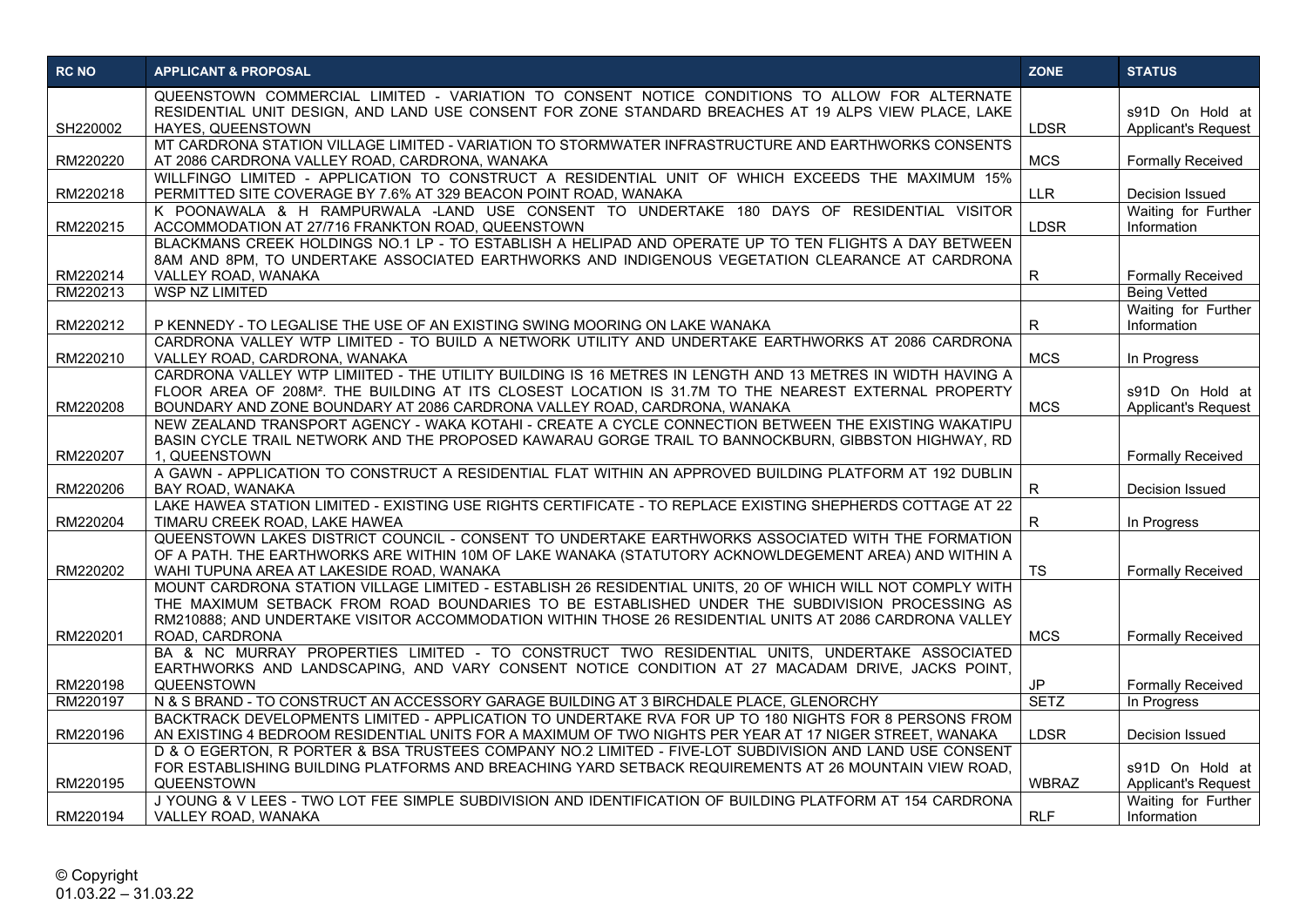| <b>RC NO</b> | <b>APPLICANT &amp; PROPOSAL</b>                                                                                                                                                                                   | <b>ZONE</b>  | <b>STATUS</b>                              |
|--------------|-------------------------------------------------------------------------------------------------------------------------------------------------------------------------------------------------------------------|--------------|--------------------------------------------|
|              | WINTON PROPERTY LIMITED - TO UNDERTAKE A VARIATION TO A FAST TRACK CONSENT AND APPLY FOR A LANDUSE                                                                                                                |              |                                            |
| RM220193     | CONSENT UNDER S88 TO BREACH FURTHER DISTRICT PLAN RULES FOR CONSTRUCTION AND OPERATION OF A 100 UNIT<br>RETIREMENT VILLAGE AT (MULTIPLE LOTS) OUTLET ROAD, WANAKA                                                 | <b>NL</b>    | Waiting for Further<br>Information         |
|              | G & J GEORGE - APPLICATION TO VARY CONDITIONS 1 AND 20(A) OF RM160579 AND TO ENABLE RESIDENTIAL USE OF AN                                                                                                         |              | On Hold External                           |
| RM220190     | APPROVED BUILDING AT 402 WANAKA-MOUNT ASPIRING ROAD, WANAKA                                                                                                                                                       | R            | <b>Report Required</b>                     |
| RM220189     | QUEENSTOWN LAKES DISTRICT COUNCIL - OPW FOR DECOMMISSIONING OF PARK STREET MAIN PUMP STATION AND<br>UPGRADING OF THE PARK STREET LIFT PUMP STATION AT UBILEE PARK, PARK STREET, QUEENSTOWN                        | <b>OS</b>    | Decision Issued                            |
|              | TLC FAMILY TRUST - APPLICATION TO UNDERTAKE VISITOR ACCOMMODATION FROM AN EXISTING RESIDENTIAL UNIT AT                                                                                                            |              |                                            |
| RM220187     | UNIT 3/20 BEETHAM STREET, QUEENSTOWN                                                                                                                                                                              | HD           | <b>Formally Received</b>                   |
|              | A RISK - TO ESTABLISH RESIDENTIAL ACTIVITY IN AN EXISTING BUILDING, AND TO CHANGE CONDITION 1 OF RM210376                                                                                                         |              | Waiting for Further                        |
| RM220186     | RELATING TO THE AMENDED PLANS AT 1631 GIBBSTON HIGHWAY ROAD, QUEENSTOWN<br>RANGIURU RIDGE LIMITED - TO OPERATE 90 NIGHTS OF RESIDENTIAL VISITOR ACCOMMODATION (RVA) WITHIN A 12 MONTH                             | R.           | Information                                |
| RM220185     | PERIOD 2 CLUTHA PLACE, WANAKA                                                                                                                                                                                     | <b>LDSR</b>  | Decision Issued                            |
|              | S & C HANNON - TO CONSTRUCT A RESIDENTIAL UNIT WITHIN ACTIVITY AREA A IN NORTHLAKE AT 4 NOKOMAI STREET,                                                                                                           |              |                                            |
| RM220183     | NORTHLAKE, WANAKA                                                                                                                                                                                                 | NL.          | Decision Issued                            |
| RM220181     | AUCKLAND SUNSHINE 2021 LIMITED - LAND USE CONSENT TO OPERATE VISITOR ACCOMMODATION FROM AN EXISTING<br>BUILDING AT 9 SOUTHBERG AVENUE, FRANKTON                                                                   | <b>LDSR</b>  | <b>Formally Received</b>                   |
|              |                                                                                                                                                                                                                   |              | Waiting for Further                        |
| RM220177     | REID FAMILY TRUST - PROPOSED BUILDING ALTERATIONS AND SIGNAGE AT 11-15 REES STREET, QUEENSTOWN                                                                                                                    | QTC          | Information                                |
|              | R HAWKINS & RDH TRUSTEE LIMITED - TO CONSTRUCT AN ADDITION TO AN EXISTING RESIDENTIAL UNIT AT 47 MOUNTAIN                                                                                                         |              |                                            |
| RM220175     | VIEW ROAD, DALEFIELD, QUEENSTOWN<br>A & A ROBERTSON - S127 VARIATION TO CHANGE CONDITION 1 OF RM200929 TO AMEND BUILDING DESIGN AT 6 NORTHVIEW                                                                    | <b>WBLP</b>  | <b>Formally Received</b>                   |
| RM220174     | TERRACE, KAWARAU FALLS, QUEENSTOWN                                                                                                                                                                                | HD           | Decision Issued                            |
|              | CORONET PROPERTIES LIMITED, J & S BRISCOE AND BRANDONS TRUSTEE COMPANY LIMITED - S127 VARIATION TO                                                                                                                |              |                                            |
| RM220173     | CHANGE CONDITION 1 OF RM210358 AND A BOUNDARY ADJUSTMENT AT 324 & 334 LITTLES ROAD, QUEENSTOWN                                                                                                                    | <b>WBLP</b>  | <b>Formally Received</b>                   |
|              | MIKE GREER HOMES CENTRAL OTAGO LIMITED - APPLICATION TO CONSTRUCT A RESIDENTIAL UNIT BREACHING BUILDING<br>LENGTH, OUTLOOK SPACE, INTERNAL BOUNDARY SETBACK AND PARKING GRADIENT AT 45 COTTESBROOK STREET,        |              |                                            |
| RM220170     | WANAKA                                                                                                                                                                                                            | NL.          | Decision Issued                            |
|              | A G BLATCH LIMITED - APPLICATION TO CHANGE CONDITION 1 OF BOTH THE LAND USE AND SUBDIVISION DECISIONS OF                                                                                                          |              |                                            |
| RM220169     | RESOURCE CONSENT RM200499 TO ALLOW FOR AN UPDATED EARTHWORKS PLAN AT 20 & 28 CHALMERS STREET, WANAKA<br>WAKATIPU INVESTMENTS LIMITED - TO UNDERTAKE 4-LOT SUBDIVISION AND 9000M2 OF EARTHWORKS AT 283-351 LITTLES | <b>MD</b>    | <b>Formally Received</b>                   |
| RM220168     | ROAD, QUEENSTOWN                                                                                                                                                                                                  | <b>WBRAZ</b> | <b>Formally Received</b>                   |
|              | J REID & R FREEMAN - FOR AN EXTENSION OF A RESIDENTIAL UNIT, A SECOND VEHICLE CROSSING AND TO CHANGE                                                                                                              |              | On Hold External                           |
| RM220167     | CONDITIONS 1 AND 13 OF RM130213 AT 5 MCKELLAR DRIVE, JACKS POINT, QUEENSTOWN                                                                                                                                      | <b>JP</b>    | <b>Report Required</b>                     |
| RM220166     | A & A WILLIAMS FAMILY TRUST - CREATE A RIGHT OF WAY OVER LOT 2 DP 550781 IN FAVOR OF LOT 1 DP 550781 AT 145<br>AUBREY ROAD, WANAKA                                                                                | <b>LDSR</b>  | Decision Issued                            |
|              | C HUBBER & J CLARK - LAND USE CONSENT TO CONSTRUCT A RESIDENTIAL BUILDING AND UNDERTAKE EARTHWORKS; &                                                                                                             |              |                                            |
|              | S221 VARIATION TO ALTER A BUILDING PLATFORM AND CURTILAGE AREA AND ALLOW THE EXTERNAL USE OF RECYCLED                                                                                                             |              |                                            |
| RM220165     | BRICK AT 16 STATION RISE, WAKATIPU BASIN                                                                                                                                                                          | <b>WBRAZ</b> | <b>Formally Received</b>                   |
| RM220164     | S & H BEADLE - PROPOSED ADDITIONS TO A RESIDENTIAL DWELLING WHICH WILL ENCROACH STREET SETBACK AT 7<br>CAERNARVON STREET, ARROWTOWN                                                                               | <b>ARHMZ</b> | <b>Formally Received</b>                   |
|              | BRO REPAIRS LIMITED - APPLICATION TO CONSTRUCT A RESIDENTIAL UNIT BREACHING NORTHERN AND SOUTHERN                                                                                                                 |              |                                            |
| RM220163     | RECESSION PLANES BY LESS THAN 0.5M AT 5 DRY FLY AVENUE, WANAKA                                                                                                                                                    | MD           | Decision Issued                            |
|              | DUNMORE TRUSTEES LIMITED, I IRWIN & E TERRY - A 4-LOT SUBDIVISION (TWO TO BE AMALGAMATED) AND TO IDENTIFY                                                                                                         |              |                                            |
| RM220162     | THREE BUILDING PLATFORMS RESULTING IN ONE WITH A ROAD BOUNDARY SETBACK BREACH AT 81 MCLENNAN ROAD.<br>HAWEA FLAT, WANAKA                                                                                          | R            | On Hold External<br><b>Report Required</b> |
|              |                                                                                                                                                                                                                   |              |                                            |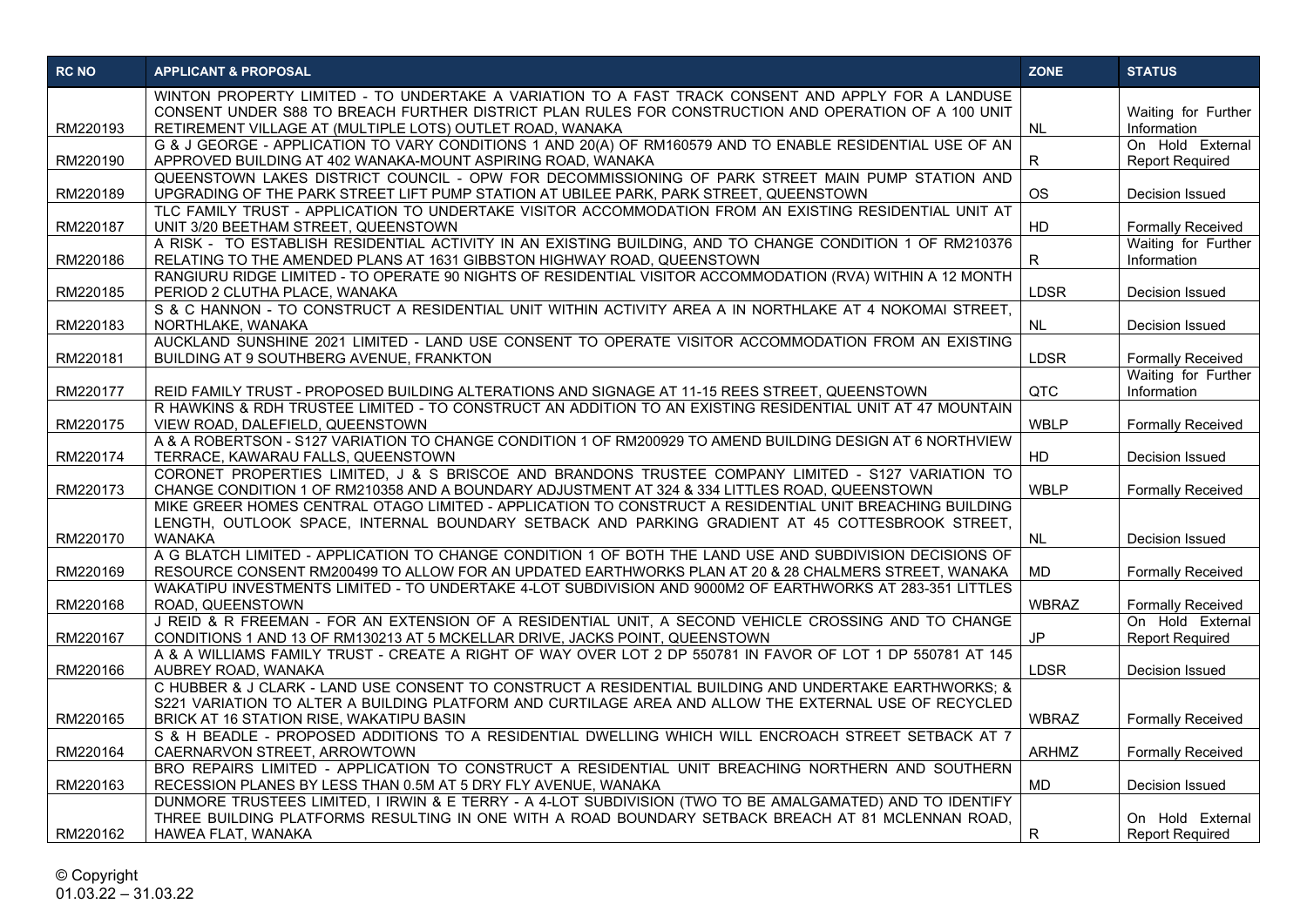| <b>RC NO</b> | <b>APPLICANT &amp; PROPOSAL</b>                                                                                                                                                                                                                                                                             | <b>ZONE</b>  | <b>STATUS</b>                                 |
|--------------|-------------------------------------------------------------------------------------------------------------------------------------------------------------------------------------------------------------------------------------------------------------------------------------------------------------|--------------|-----------------------------------------------|
| RM220161     | M l'ANSON - CONSENT SOUGHT FOR THE IDENTIFICATION OF A BUILDING PLATFORM NOT LESS THAN 70M2 AND NOT<br>GREATER THAN 1000M2 FOR THE PURPOSE OF CONSTRUCTING A RESIDENTIAL DWELLING, ON A 41.26 HA RURAL<br>LIFESTYLE SITE AT 226 GLENORCHY-PARADISE ROAD, GLENORCHY                                          | <b>RLF</b>   | Waiting for Further<br>Information            |
|              | GIBBSTON VALLEY STATION - INSERT A CONDITION OF CONSENT WHICH RECOGNISES THE UNDERPASS FOR USE AS A<br>SECONDARY STORMWATER FLOWPATH IN HIGH RAINFALL EVENTS, AND TO MANAGE POST DEVELOPMENT STORMWATER<br>SECONDARY FLOWPATH AND FLOODING OPERATIONAL MANAGEMENT PROCESSES AT 1820 GIBBSTON VALLEY HIGHWAY |              |                                               |
| RM220160     | (SH6), QUEENSTOWN<br>OHPQ HOLDINGS LIMITED - LAND USE CONSENT TO EXTEND THE EXISTING HOT POOLS COMPLEX ACROSS 12 POWDER                                                                                                                                                                                     | <b>RGC</b>   | <b>Formally Received</b>                      |
|              | TERRACE, WITH ASSOCIATED BREACHES TO ZONING STANDARDS RELATING TO COMMERCIAL RECREATIONAL ACTIVITY,<br>BOUNDARY SETBACKS AND BUILDING LENGTH. IN ADDITION THE PROPOSAL BREACHES EARTHWORKS STANDARDS IN                                                                                                     |              | Waiting for Further                           |
| RM220159     | RELATION TO MAXIMUM CUT AND PROXIMITY TO BOUNDARY AT 12 POWDER TERRACE, ARTHURS POINT, QUEENSTOWN                                                                                                                                                                                                           | <b>MD</b>    | Information                                   |
| RM220158     | C HAYES - BOUNDARY ADJUSTMENT BETWEEN LOT 8 DEPOSITED PLAN 411359 (668A KANE ROAD) AND LOT 2 DP 411359 (668<br>KANE ROAD), AT 668A KANE ROAD, HAWEA FLAT, WANAKA                                                                                                                                            | R            | On Hold Affected<br>Parties Approvals         |
| RM220157     | A & A WEBB - CONSENT REQUIRED FOR BOUNDARY ACTIVITY WHERE THE RESIDENTIAL BUILDING EXCEEDED THE<br>MAXIMUM CONTINUOUS BUILDING LENGTH AT 1 BONSPEIL ROAD, WANAKA                                                                                                                                            | <b>NL</b>    | Decision Issued                               |
| RM220156     | R & L HECTOR - APPLICATION TO ALTER THE SHAPE OF THE EXISTING BUILDING PLATFORM TO PROVIDE FOR A FUTURE<br>RESIDENTIAL UNIT ON THE SITE AT 43 NEREUS WAY, GLENORCHY                                                                                                                                         | <b>RLF</b>   | Waiting for Further<br>Information            |
| RM220155     | THOMAS DUPONT TRUST - APPLICATION TO UNDERTAKE EARTHWORKS FOR THE CONSTRUCTION OF A DWELLING AND TO<br>CONSTRUCT AN ACCESSORY BUILDING (BOAT GARAGE) WITHIN A ROW INTERNAL BOUNDARY SETBACK AT 98 STUDHOLME<br>ROAD, WANAKA                                                                                 | <b>LDSR</b>  | Waiting for Further<br>Information            |
| RM220154     | M & M HENRY - SUBDIVISION CONSENT APPLICATION TO CREATE FOUR ADDITIONAL LOTS BY DE-AMALGAMATING LOTS<br>HELD TOGETHER UNDER TITLE REFERENCE 597019 AT 14 LOWER SHOTOVER ROAD, QUEENSTOWN                                                                                                                    | R            | s91D On Hold at<br><b>Applicant's Request</b> |
| RM220151     | M SEYFORT & N MANDEL - ROAD BOUNDARY, MAXIMUM BUILDING LENGTH AND MAXIMUM HEIGHT INFRINGEMENTS AT 6<br>DERBY STREET, ARROWTOWN                                                                                                                                                                              | <b>LDSR</b>  | <b>Formally Received</b>                      |
| RM220150     | CORNERING LIMITED - APPLICATION TO CONSTRUCT A NEW OFFICE BUILDING, WITH ASSOCIATED SIGNAGE AND PARKING<br>AT SIR TIM WALLIS DRIVE, THREE PARKS, WANAKA                                                                                                                                                     | <b>BMU</b>   | Waiting for Further<br>Information            |
| RM220149     | A HARVEY & J BARBER - 2 LOT FEE SIMPLE SUBDIVISION, LAND USE CONSENT FOR TWO NEW VEHICLE CROSSINGS<br>SETBACK LESS THAN 30M FROM AN INTERSECTION, AND CANCELLATION OF A CONSENT NOTICE AT 427 AUBREY ROAD,<br>WANAKA                                                                                        | <b>LLR</b>   | s91D On Hold at<br><b>Applicant's Request</b> |
| RM220148     | P CORWIN & S WIDDOWSON - APPLICATION FOR A TWO LOT SUBDIVISION BREACHING MINIMUM ALLOTMENT SIZE AT 25<br>MOUNT LINTON AVENUE, WANAKA                                                                                                                                                                        | <b>NL</b>    | <b>Public Notification</b>                    |
| RM220146     | S STEPHENS - CARRY OUT A 2 LOT SUBDIVISION WHICH WILL BREACH YARD SETBACK, IMPERMEABLE AND BUILDING<br>COVERAGES AT 4 FLORENCE CLOSE, QUEENSTOWN                                                                                                                                                            | LD           | <b>Formally Received</b>                      |
| RM220145     | ARROWTOWN BUCKINGHAM HOLDINGS LIMITED - RESIDENTIAL ADDITION AND ALTERATION, AND ESTABLISHMENT OF<br>COMMERCIAL OFFICE ACTIVITY AT 8 BUCKINGHAM STREET, ARROWTOWN                                                                                                                                           | <b>ARHMZ</b> | Waiting for Further<br>Information            |
| RM220144     | FCL WP LIMITED - UPDATE THE BOAT HOUSE DESIGN, ACCOMPANYING LOT AREAS AND PROVIDE FOR A BOUNDARY<br>ADJUSTMENT WITH THE ADJOINING LOT, LOT 2 DP 530916 AT WOOLSHED ROAD, HANLEY FARM, QUEENSTOWN                                                                                                            | <b>JP</b>    | <b>Formally Received</b>                      |
| RM220143     | SKYVIEW TRUST - VARIATION OF CONSENT CONDITION 1 AND CANCEL CONDITION 6 AT 41 RUTHERFORD ROAD,<br>QUEENSTOWN                                                                                                                                                                                                | <b>WBLP</b>  | Decision Issued                               |
| RM220142     | HENLEY DOWNS LAND HOLDINGS LIMITED - TO CHANGE CONDITION D) OF CN 7919701.15 AND CONDITION A) OF CN<br>7919701.16 TO AMEND THE LOCATION OF AN EXISTING PEDESTRIAN AND CYCLE ROW EASEMENT AT PRESERVE DRIVE.<br>JACKS POINT, QUEENSTOWN                                                                      | JP           | <b>Formally Received</b>                      |
| RM220141     | MOUNT IRON INVESTMENTS LIMITED - DEVELOP A 'RESORT' COMPLEX COMPRISING A HOTEL, BACKPACKERS,<br>TOWNHOUSES, APARTMENTS, WINERY, RETAIL UNITS, ASSOCIATED CAR PARKING, SIGNAGE, LANDSCAPING AT LOT 981 DP<br>549967 SIR TIM WALLACE DRIVE, WANAKA                                                            | <b>BMU</b>   | On Hold External<br><b>Report Required</b>    |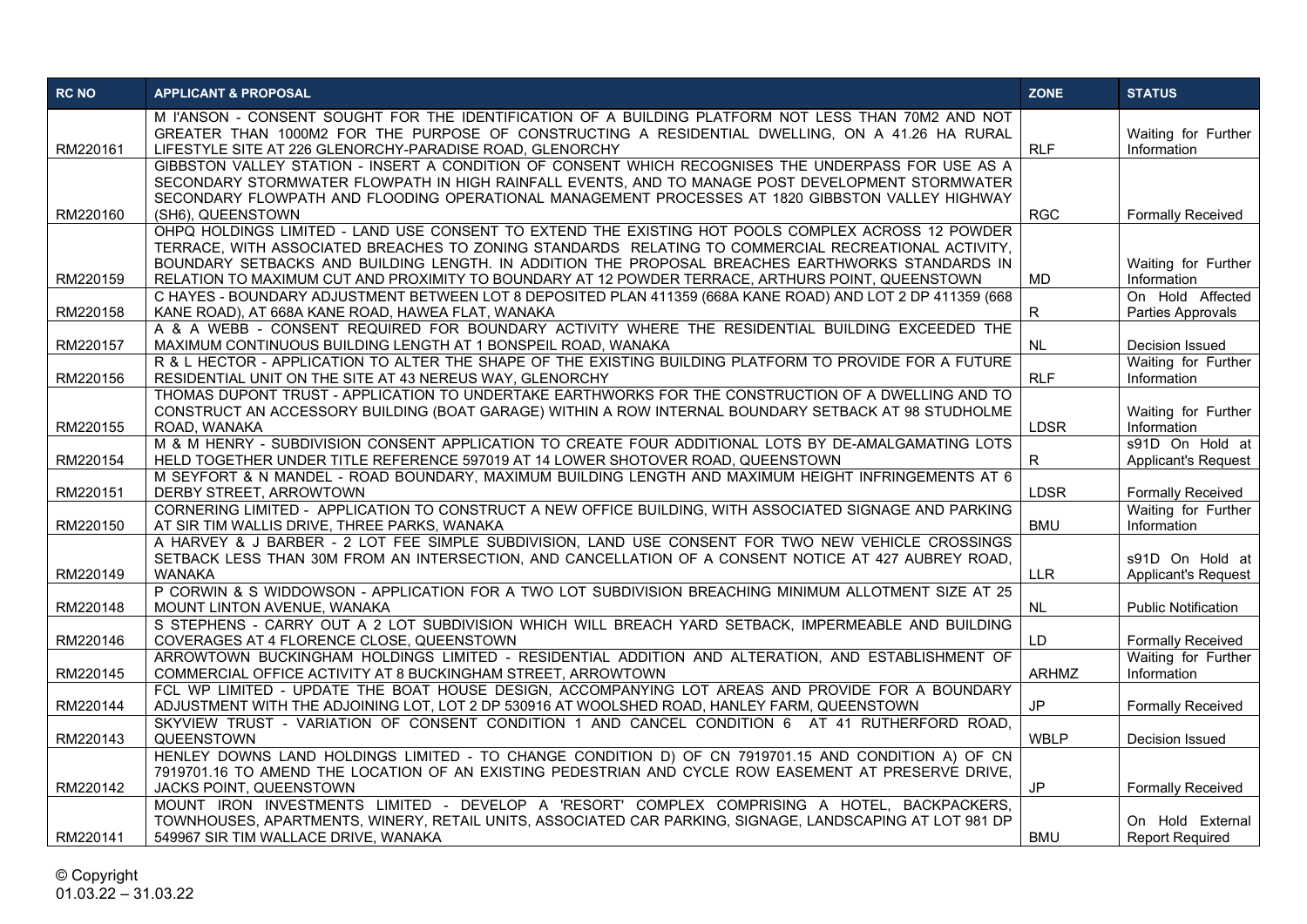| <b>RC NO</b> | <b>APPLICANT &amp; PROPOSAL</b>                                                                                                                                                                                                                                                                                  | <b>ZONE</b>  | <b>STATUS</b>                                 |
|--------------|------------------------------------------------------------------------------------------------------------------------------------------------------------------------------------------------------------------------------------------------------------------------------------------------------------------|--------------|-----------------------------------------------|
| RM220140     | JMG LECKIE & VERITAS (2017) LIMITED - TO ESTABLISH A RESIDENTIAL UNIT ON SITE THAT WILL BREACH THE CONTINUOUS<br>BUILDING LENGTH AND THE MAXIMUM HEIGHT AT 12 WOODLEY PLACE, GLENORCHY                                                                                                                           | <b>SETZ</b>  | Decision Issued                               |
| RM220139     | FCL WP LIMITED - CHANGE OF CONDITION 1 OF SUBDIVISION AND LAND USE CONSENT CONDITIONS OF RM191391 TO<br>REFLECT THE UPDATED PLANS IN RELATION TO LOT 25 AND LOT 82 AT WOOLSHED ROAD, JACKS POINT, QUEENSTOWN                                                                                                     | JP.          | Waiting for Further<br>Information            |
| RM220138     | HENLEY DOWNS LAND HOLDINGS LIMITED - TO AMEND THE LOCATION OF AN EXISTING PEDESTRIAN AND CYCLE ROW<br>EASEMENT AT JACKS POINT AT PRESERVE DRIVE, JACKS POINT, QUEENSTOWN                                                                                                                                         | <b>JP</b>    | <b>Formally Received</b>                      |
| RM220137     | QUEENSTOWN LAKES DISTRICT COUNCIL - EARTHWORKS ARE REQUIRED TO CONSTRUCT A BASIN ASSOCIATED WITH THE<br>PERMITTED STORMWATER OUTFALL AT OXFORD STREET, ADJACENT TO THE KINGSTON STREAM, KINGSTON (THIS IS AT<br>THE SITE LOCATED BETWEEN THE FORMED OXFORD STREET/CORNWALL STREET CARRIAGEWAY AND LAKE WAKATIPU) |              | Waiting for Further<br>Information            |
|              | MIKE GREER HOMES CENTRAL OTAGO LIMITED - CONSTRUCTION OF A RESIDENTIAL DWELLING THAT BREACHES SITE<br>STANDARDS FOR INTERNAL SETBACK, CONTINUOUS BUILDING LENGTH AND A TRANSPORTS STANDARD AT 37                                                                                                                 |              |                                               |
| RM220136     | COTTESBROOK STREET, WANAKA<br>QUEENSTOWN COMMERCIAL LIMITED - APPLICATION FOR SPECIFIC HOUSE DESIGNS THAT BREACH SOME PERFORMANCE                                                                                                                                                                                | <b>NL</b>    | Decision Issued                               |
| RM220135     | STANDARDS AND CONSENT NOTICE CONDITION WITHIN THE KAWARAU HEIGHTS SUBDIVISION AT JONES AVENUE.<br>KAWERAU HEIGHTS, QUEENSTOWN                                                                                                                                                                                    | LD           | <b>Formally Received</b>                      |
| RM220134     | PUNATAPU HOLDINGS LIMITED - VARIATION TO CONDITIONS OF RM071085 TO COMPLETE SUBDIVISION IN TWO STAGES AT<br>1113 GLENORCHY-QUEENSTOWN ROAD, MOUNT CREIGHTON, QUEENSTOWN                                                                                                                                          | <b>RLF</b>   | Decision Issued                               |
| RM220133     | AROHA ARROWTOWN LIMITED - LAND USE CONSENT FOR A S127 VARIATION TO CHANGE CONDITION 1 OF RM130180 TO<br>ALLOW FOR A CHANGE IN BUILDING DESIGN AT 397 ARROWTOWN-LAKE HAYES ROAD RD 1, QUEENSTOWN                                                                                                                  | <b>RG</b>    | <b>Formally Received</b>                      |
| RM220132     | GRACE FARMS 2017 LIMITED - APPLICATION FOR THE ESTABLISHMENT OF A SECOND BUILDING PLATFORM ON THE SITE,<br>AND TO VARY A CONSENT NOTICE REGARDING THE BUILDING PLATFORM AT 474 WANAKA-LUGGATE HIGHWAY, WANAKA                                                                                                    | R.           | On Hold External<br><b>Report Required</b>    |
| RM220131     | QUARTZ 209 LIMITED - APPLICATION UNDER S127 TO VARY CONSENT CONDITION 1 OF RM200470 TO ADJUST THE LEGAL<br>ACCESS WIDTH AND AMALGAMATE WITH ADJOINING LOT AT 211 WANAKA-MOUNT ASPIRING ROAD, WANAKA                                                                                                              | <b>LLR</b>   | Decision Issued                               |
| RM220129     | PETER & MARGARET CAMERON TRUST - SUBDIVISION APPLICATION FOR A TWO LOT RESIDENTIAL LIFESTYLE SUBDIVISION<br>WITH BOTH LOTS AVERAGING 2HA AT 65 RIVERBANK ROAD, WANAKA                                                                                                                                            | <b>RLF</b>   | In Progress                                   |
| RM220128     | WOODSIDE 45 LIMITED - SUBDIVISION CONSENT FOR A UNIT TITLE SUBDIVISION FOR 5 UNITS WITH LAND USE CONSENT<br>FOR RESIDENTIAL VISITOR ACCOMMODATION AT 45 LOMOND CRESCENT, QUEENSTOWN                                                                                                                              | HD           | <b>Formally Received</b>                      |
| RM220127     | QUEENSTOWN LAKES DISTRICT COUNCIL - OPERATE A CAR YARD FOR ABANDONED VEHICLES AT SHOTOVER DELTA ROAD,<br>QUEENSTOWN                                                                                                                                                                                              |              | <b>Formally Received</b>                      |
| RM220125     | WCARD HOLDINGS LIMITED - APPLICATION TO VARY CONDITION 1 OF RM210101 TO ALLOW FOR AMENDED DESIGN PLANS.<br>APPLICATION UNDER S108 TO VARY COVENANT TO ALLOW FOR UPDATED PLANS AS PROPOSED AT 780 MOUNT BARKER<br>ROAD, WANAKA                                                                                    | RG           | Decision Issued                               |
| RM220124     | WAKATIPU INVESTMENTS LIMITED - TO UNDERTAKE 2450M2 WITH A TOTAL VOLUME OF CUT + FILL OF 550 M3, FOR AN<br>ACCESS-WAY AT 283-351 LITTLES ROAD, QUEENSTOWN                                                                                                                                                         | <b>WBRAZ</b> | <b>Formally Received</b>                      |
| RM220123     | REPUBLIC HOSPITALITY LIMITED - S127 VARIATION TO RM050800 TO CHANGE CONDITIONS TO ALLOW FOR REVISED<br>OPERATIONAL CONDITIONS AT 7 BALLARAT STREET, THE MALL QUEENSTOWN                                                                                                                                          | QTC          | <b>Formally Received</b>                      |
| RM220122     | K & A UREN - TWO LOT SUBDIVISION AND CANCELLATION OF CONSENT NOTICES 6566680.1 AND 952134.4 IN THEIR ENTIRETY<br>AT 951 AUBREY ROAD, WANAKA                                                                                                                                                                      | <b>LLR</b>   | s91D On Hold at<br><b>Applicant's Request</b> |
| RM220121     | F COUSINIE - CONSTRUCT A SECOND RESIDENTIAL UNIT AT A DENSITY EXCEEDING 1 PER 450M2 AND TO SUBDIVIDE ONCE<br>THE SECOND UNIT IS AT A MEASURABLE STATE AT 20 LOCHY ROAD, FERNHILL, QUEENSTOWN                                                                                                                     | LD.          | <b>Formally Received</b>                      |
| RM220117     | L & K SULLIVAN - APPLICATION FOR LAND USE CONSENT TO ALLOW FOR ALTERNATIVE EXTERIOR COLOURS AT 55<br>SHEPHERD ROAD, JACKS POINT, QUEENSTOWN                                                                                                                                                                      | JP.          | Decision Issued                               |
| RM220116     | D CAVIT & HARBOUR TRUSTEE SERVICES (CAVIT) LIMITED - RETROSPECTIVE LAND USE CONSENT TO RELOCATE AN<br>ACCESSORY BUILDING WHICH BREACHES INTERNAL BOUNDARY SETBACK REQUIREMENTS AT 182 ARROWTOWN-LAKE<br>HAYES ROAD, QUEENSTOWN                                                                                   | WBRAZ        | Waiting for Further<br>Information            |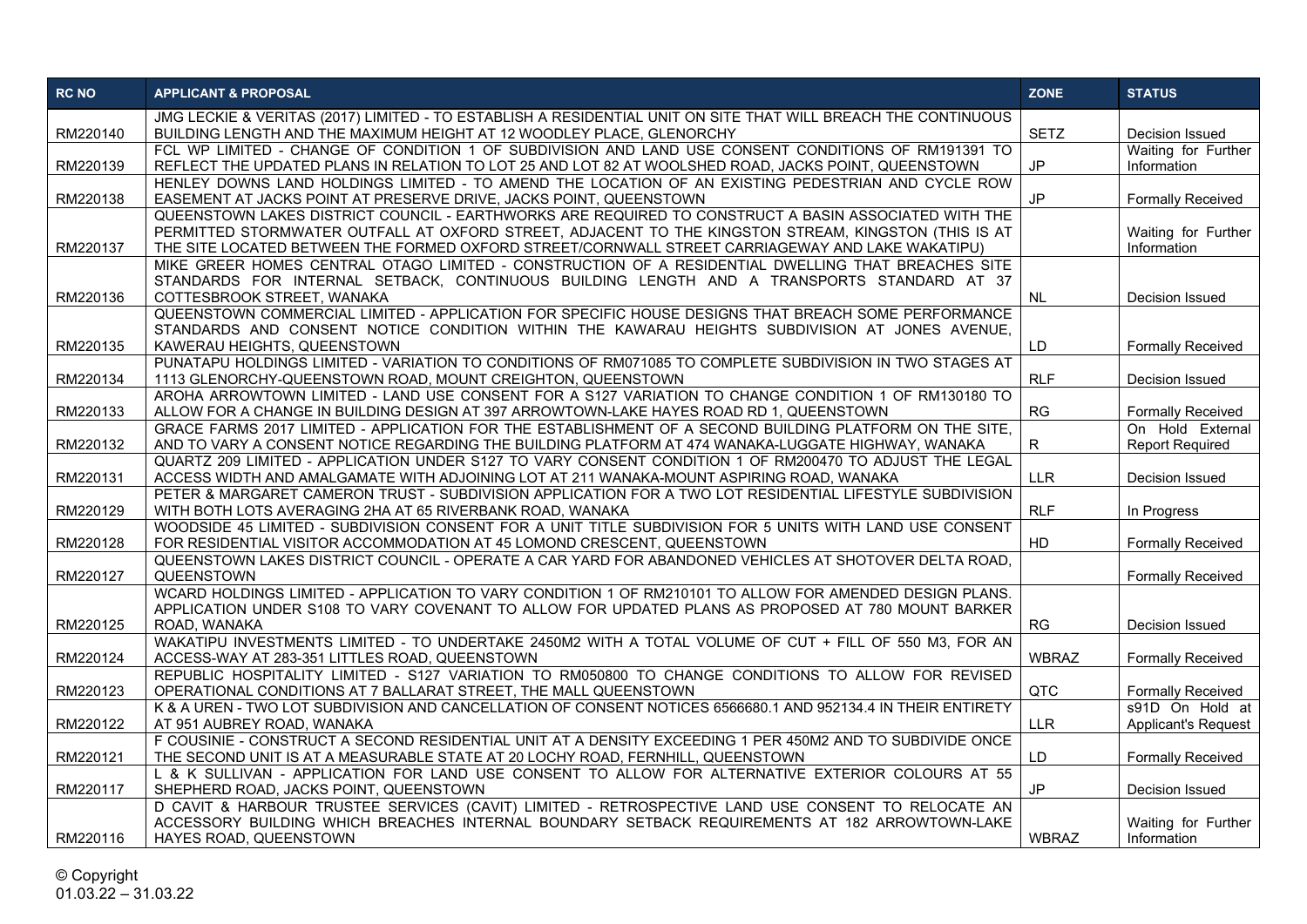| <b>RC NO</b> | <b>APPLICANT &amp; PROPOSAL</b>                                                                                                                                                                                                                                                                                                                      | <b>ZONE</b>  | <b>STATUS</b>                                 |
|--------------|------------------------------------------------------------------------------------------------------------------------------------------------------------------------------------------------------------------------------------------------------------------------------------------------------------------------------------------------------|--------------|-----------------------------------------------|
| RM220115     | M & P WARD - TO CONSTRUCT A RESIDENTIAL UNIT WITH ASSOCIATED EARTHWORKS AND LANDSCAPING; VARIATION TO<br>CONSENT NOTICE CONDITIONS AT 16 HACKETT ROAD, JACKS POINT, QUEENSTOWN                                                                                                                                                                       | <b>JP</b>    | Decision Issued                               |
| RM220113     | J UNDERWOOD, G VIZE, & UNDERWOOD VIZE TRUSTEES LIMITED - TWO LOT SUBDIVISION, AND CANCELLATION OF<br>CONSENT NOTICE 5205874.3 IN ITS ENTIRETY AT 17 LICHEN LANE, WANAKA                                                                                                                                                                              | <b>LLR</b>   | s91D On Hold at<br><b>Applicant's Request</b> |
| RM220109     | CORONET PROPERTY INVESTMENTS LIMITED - LAND USE CONSENT FOR ADDITION TO A COMMERCIAL BUILDING AT 53<br>ROBINS ROAD, QUEENSTOWN                                                                                                                                                                                                                       | <b>BMU</b>   | Decision Issued                               |
|              | CLASSIC DEVELOPMENTS LIMITED - APPLICATION TO VARY CONDITION 1 AND 15 OF RM190336, TO ALLOW MINOR CHANGES<br>TO THE DESIGN OF RESIDENTIAL UNITS IDENTIFIED UNDER TYPE B, D, D (LOT 31) AND F (LOT 315) AT MULHOLLAND DRIVE,                                                                                                                          |              |                                               |
| RM220107     | <b>JACKS POINT</b>                                                                                                                                                                                                                                                                                                                                   | <b>JP</b>    | In Progress                                   |
| RM220105     | BNZ BRANCH PROPERTIES - LAND USE CONSENT FOR THE INSTALLATION OF AN ATM AND NEW SIGNAGE TO GROUND<br>FLOOR FACADE AT 31-35 CAMP STREET, QUEENSTOWN                                                                                                                                                                                                   | <b>QTC</b>   | Decision Issued                               |
| RM220104     | B & M DAVIES & T SYCAMORE - LAND USE CONSENT TO ESTABLISH TWO RESIDENTIAL UNITS WITH ASSOCIATED BREACHES<br>IN RELATION TO BOTH ZONING AND EARTHWORKS STANDARDS, AND TO VARY CONSENT NOTICE 7326314.3 TO BUILD<br>OUTSIDE OF A BUILDING PLATFORM AND TO AMEND THE HEIGHT AND DESIGN CONTROLS AT 903 LAKE HAYES-ARROW<br>JUNCTION HIGHWAY, LAKE HAYES | <b>WBRAZ</b> | On Hold External<br><b>Report Required</b>    |
|              | S & M HISHAM - LAND USE CONSENT TO UNDERTAKE EARTHWORKS ON SITE TO CONSTRUCT A 1.8M HIGH RETAINING WALL<br>ALONG THE NORTHERN AND WESTERN BOUNDARIES. ADDITIONALLY, AS A FENCE IS PROPOSED ON TOP OF THE WALL,<br>THIS IS CONSIDERED TO BE A BUILDING LOCATED OUTSIDE OF AN APPROVED BUILDING PLATFORM AND WITHIN THE ROAD                           |              |                                               |
| RM220100     | BOUNDARY SETBACK AT 9 CROP ST, HANLEY DOWNS, QUEENSTOWN                                                                                                                                                                                                                                                                                              | <b>JP</b>    | Decision Issued                               |
| RM220099     | MAEBELLE HOMES LIMITED - TO PLACE A SKIP BIN FOR A PERIOD OF 12 MONTHS FOR METAL RECYCLING OF NEARBY<br>CONSTRUCTION SITES AT SPUR RIDGE RISE. JACKS POINT, QUEENSTOWN                                                                                                                                                                               | JP           | Waiting for Further<br>Information            |
| RM220083     | COAL PIT WINES LIMITED - TO VARY CONSENT CONDITIONS TO BETTER DEFINE THE WORKERS ACCOMMODATION UNIT AND<br>TO CANCEL A CONSENT CONDITION, REGARDING NO FURTHER UNITS ARE TO BE CONSTRUCTED ON SITE AT 121 COAL PIT<br>ROAD, GIBBSTON                                                                                                                 | <b>RGC</b>   | <b>Formally Received</b>                      |
| RM220077     | S PUTT - APPLICATION TO UNDERTAKE EARTHWORKS IN ASSOCIATION WITH THE CONSTRUCTION OF A RESIDENTIAL UNIT<br>OF WHICH BREACHES SITE STANDARDS RELATING TO THE HEIGHT PLANE AT 16 AKITU RISE, WANAKA                                                                                                                                                    | <b>LDSR</b>  | Decision Issued                               |
| RM220072     | HENLEY DOWNS LAND HOLDINGS LIMITED - SUBDIVISION CONSENT TO CREATE FIVE FUTURE DEVELOPMENT LOTS AT<br>PRESERVE DRIVE, JACKS POINT, QUEENSTOWN                                                                                                                                                                                                        | JP           | Waiting for Further<br>Information            |
| RM220070     | S & R MCGOUN - CONSTRUCT A NEW DWELLING INVOLVING EARTHWORKS AT 11 HEATON PARK DRIVE, WANAKA                                                                                                                                                                                                                                                         | <b>LLR</b>   | Waiting for Further<br>Information            |
| RM220067     | C & K WOOD - APPLICATION UNDER SECTION 88 OF THE RESOURCE MANAGEMENT ACT 1991 (RMA) FOR CONSENT TO<br>CONSTRUCT AN ACCESSORY BUILDING OUTSIDE OF AN APPROVED BUILDING PLATFORM AND WITHIN INTERNAL<br>BOUNDARY SETBACKS AT 532 SPEARGRASS FLAT ROAD, QUEENSTOWN                                                                                      | <b>WBLP</b>  | Decision Issued                               |
| RM220065     | PRIMEVUE LIMITED - BOUNDARY ADJUSTMENT, MINIMUM BOUNDARY SETBACKS AT 78C & D HIGHVIEW TERRACE,<br>QUEENSTOWN                                                                                                                                                                                                                                         | <b>LDSR</b>  | s91D On Hold at<br>Applicant's Request        |
| RM220064     | T SHARMA & C ATTRI - CONSENT REQUIRED FOR THE CONSTRUCTION OF A RETAINING WALL WITHIN THE MINIMUM<br>BOUNDARY SETBACK AND A FENCE WHICH EXCEEDS IN PARTS THE MAXIMUM HEIGHT LEVEL AT14 TILL STREET, JACKS<br><b>POINT</b>                                                                                                                            | JP           | Waiting for Further<br>Information            |
| RM220044     | GIBBSTON VINES LIMITED - VARIATION TO CONSENT RM201043 TO CONSTRUCT A RESIDENTIAL DWELLING AT 340 LOWER<br>SHOTOVER ROAD, QUEENSTOWN                                                                                                                                                                                                                 | <b>WBRAZ</b> | <b>Formally Received</b>                      |
| RM220037     | J, A, P & S O'DONNELL AND E TAYLOR - APPLICATION FOR VISITOR ACCOMMODATION AT 3 KERRY DRIVE, QUEENSTOWN                                                                                                                                                                                                                                              | ID.          | <b>Formally Received</b>                      |
| RM220031     | A WOOD, B WOOD & C BENINGTON - TO CONSTRUCT A BUILDING ATTACHED TO AN EXISTING POOL HOUSE, AND TO ENABLE<br>A KITCHEN FACILITY IN THE POOL HOUSE AT 52 JIMS WAY, QUEENSTOWN                                                                                                                                                                          | QR.          | Decision Issued                               |
| RM220009     | K & C ROBERTSON AND CRUCIBLE NOMINEES LIMITED - TO UNDERTAKE A TWO LOT SUBDIVISION AND CANCEL CONSENT<br>NOTICES 5205874.3 AND 6441269.4 AT 163 CEMETERY ROAD, HAWEA, WANAKA                                                                                                                                                                         | LLRZ-A       | Decision Issued                               |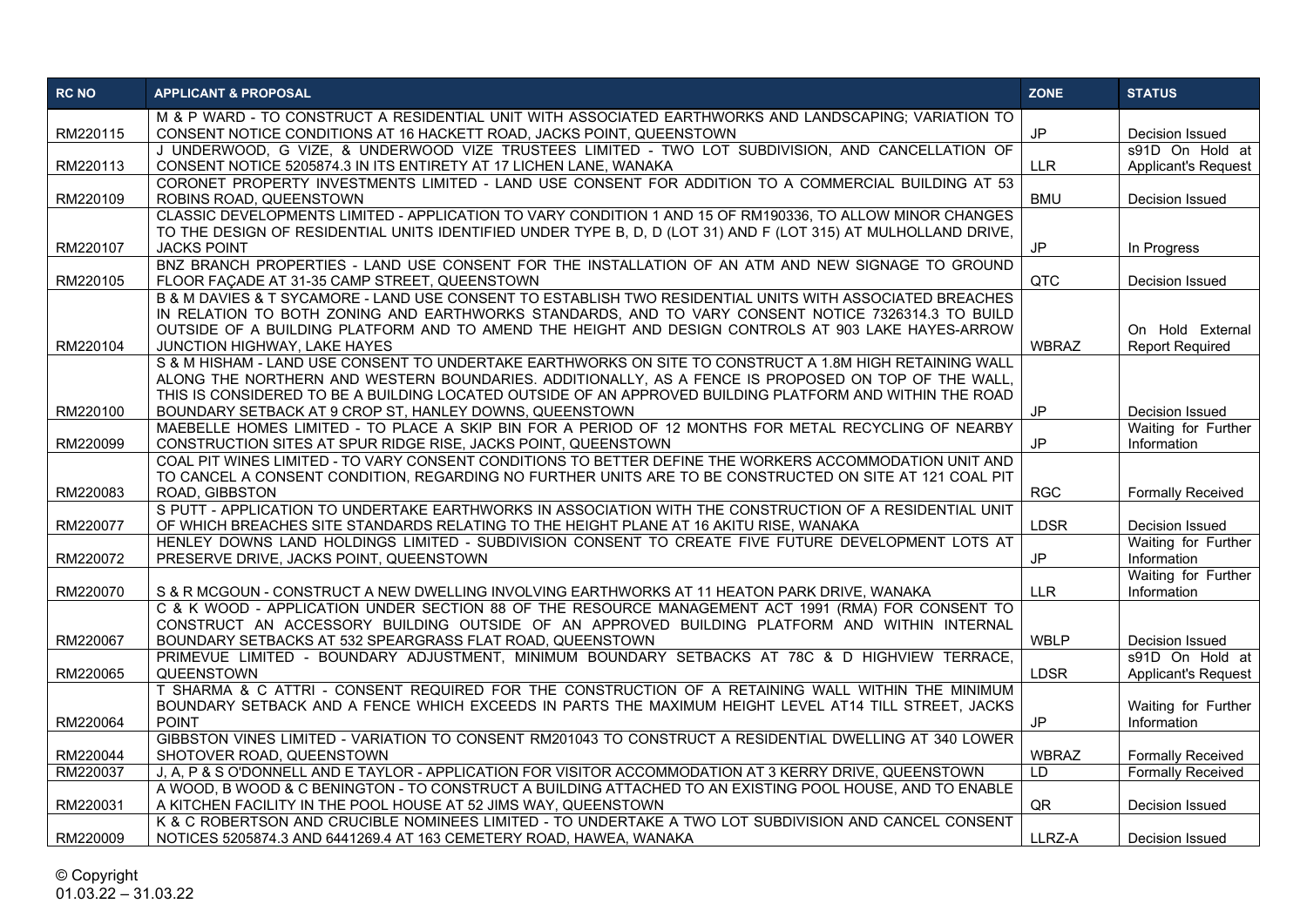| <b>RC NO</b> | <b>APPLICANT &amp; PROPOSAL</b>                                                                                                                                                                       | <b>ZONE</b>  | <b>STATUS</b>               |
|--------------|-------------------------------------------------------------------------------------------------------------------------------------------------------------------------------------------------------|--------------|-----------------------------|
|              | RCL HENLEY DOWNS LIMITED - SUBDIVISION TO ENABLE THE VESTING OF ADDITIONAL PARCELS TO JACK TEWA PARK AT                                                                                               |              |                             |
| RM211262     | KINGSTON ROAD, QUEENSTOWN                                                                                                                                                                             | JP           | Decision Issued             |
|              | J R M FAMILY TRUST - TO MAKE ADDITIONS AND ALTERATIONS TO AN EXISTING RESIDENTIAL UNIT THAT WILL BREACH THE                                                                                           |              |                             |
| RM211253     | HEIGHT LIMIT AT 61 ARROWTOWN-LAKE HAYES ROAD, QUEENSTOWN                                                                                                                                              | <b>LDSR</b>  | Decision Issued             |
|              | BUILDWANAKA LIMITED - CONSTRUCTION OF TWO RESIDENTIAL UNITS BREACHING SITE STANDARDS FOR INTERNAL                                                                                                     |              |                             |
|              | SETBACKS, ROAD SETBACK AND FOR CONTINUOUS BUILDING LENGTH AND OUTLOOK SPACE FROM LIVING AREA OF                                                                                                       |              | Waiting for Further         |
| RM211241     | HOUSE 2 AT 2 HAWKDUN PLACE, WANAKA                                                                                                                                                                    | <b>NL</b>    | Information                 |
|              | M MARTIN & S ARCHER - TO EXTEND AN EXISTING RESIDENTIAL UNIT WITHIN THE BUILDING PLATFORM AND USE NON-                                                                                                |              |                             |
| RM211214     | COMPLIANT BUILDING COLOURS AT 150 LOWER SHOTOVER ROAD, QUEENSTOWN                                                                                                                                     | <b>WBRAZ</b> | <b>Formally Received</b>    |
| RM211210     | F & P BARROW - 2 LOT SUBDIVISION, CANCELLATION AND VARIATION OF CONSENT NOTICES UNDER SECTION 221, AND<br>LAND USE CONSENT FOR SETBACK AND BUILDING COVERAGE BREACHES AT 2 COTTONWOOD LANE, WANAKA    | <b>LLR</b>   | Decision Issued             |
|              | M & S LAWN - TO SUBDIVIDE THE SITE TO CREATE TWO ALLOTMENTS AT 108 EASTBURN ROAD. CROWN TERRACE.                                                                                                      |              | On Hold External            |
| RM211203     | <b>QUEENSTOWN</b>                                                                                                                                                                                     | <b>RG</b>    | <b>Report Required</b>      |
|              | T BARNES - TO CONSTRUCT THREE RESIDENTIAL UNITS EACH WITH A RESIDENTIAL FLAT TO BE USED FOR EITHER                                                                                                    |              |                             |
|              | RESIDENTIAL PURPOSES OR VISITOR ACCOMMODATION, AND UNDERTAKE ASSOCIATED EARTHWORKS AND LANDSCAPING                                                                                                    |              |                             |
| RM211198     | AT 16 SAWMILL ROAD, QUEENSTOWN                                                                                                                                                                        | <b>HDB</b>   | Decision Issued             |
|              | R ANDERSON - SUBDIVIDE LAND TO CREATE 2 LOTS, LAND USE TO CONSTRUCT A RESIDENTIAL UNIT WITH ASSOCIATED                                                                                                |              |                             |
| RM211076     | BREACHES OF AN INTERNAL BOUNDARY SETBACK AND CONTINUOUS BUILDING LENGTH AT 7 MCDONALD STREET. WANAKA                                                                                                  | <b>LDSR</b>  | <b>Formally Received</b>    |
|              | VISION FOR INVESTMENT TRUST - VISITOR ACCOMMODATION FOR UP TO 310 NIGHTS PER YEAR AT 4 LUCKIE LANE.                                                                                                   |              |                             |
| RM210727     | <b>QUEENSTOWN</b>                                                                                                                                                                                     | <b>LDSR</b>  | <b>Limited Notification</b> |
|              | RIVERTON QUEENSTOWN LIMITED - COMBINED SUBDIVISION/LANDUSE CONSENT TO CREATE FOUR ADDITIONAL                                                                                                          |              |                             |
|              | RESIDENTIAL LOTS, AN APARTMENT LOT, ROAD AND BALANCE LOT, AND TO CONSTRUCT A 4-LEVEL APARTMENT BUILDING                                                                                               |              |                             |
|              | ACCOMMODATING 32 RESIDENTIAL UNITS THAT WILL BREACH MAXIMUM BUILDING HEIGHT AND DENSITY REQUIREMENTS.                                                                                                 |              |                             |
|              | AND UNDERTAKE ASSOCIATED EARTHWORKS AND LANDSCAPING, AND CONSEQUENTIAL UNIT TITLE SUBDIVISION AT                                                                                                      |              |                             |
| RM210227     | BULLENDALE DRIVE, ARTHURS POINT, QUEENSTOWN                                                                                                                                                           | MD           | <b>Formally Received</b>    |
|              | QUEENSTOWN LAKES COMMUNITY HOUSING TRUST - SUBDIVISION CONSENT FOR A 68 ALLOTMENT SUBDIVISION AND                                                                                                     |              |                             |
|              | LAND USE CONSENT FOR SOME RESIDENTIAL UNITS TO EXCEED THE SIX METRE HEIGHT LIMIT AT JOPP STREET.                                                                                                      |              |                             |
| RM210219     | <b>ARROWTOWN</b>                                                                                                                                                                                      | <b>LDSR</b>  | Decision Issued             |
| ET170543     | G & E GRANT - EXTEND THE LAPSE DATE OF RM170543 AT 2 FORESTLINES RISE. QUEENSTOWN                                                                                                                     | <b>RRES</b>  | <b>Formally Received</b>    |
|              | PUNATAPU HOLDINGS LIMITED - VARY CONSENT RM071085 TO STAGE THE SUBDIVISION AND AN EXTENSION OF TIME TO                                                                                                |              |                             |
|              | COMPLETE THE SUBDIVISION AT 1113 GLENORCHY-QUEENSTOWN ROAD, MOUNT CREIGHTON, QUEENSTOWNVARY<br>CONSENT RM071085 TO STAGE THE SUBDIVISION AND AN EXTENSION OF TIME TO COMPLETE THE SUBDIVISION AT 1113 |              |                             |
| ET071085.01  | GLENORCHY-QUEENSTOWN ROAD, MOUNT CREIGHTON, QUEENSTOWN                                                                                                                                                | <b>RG</b>    | Decision Issued             |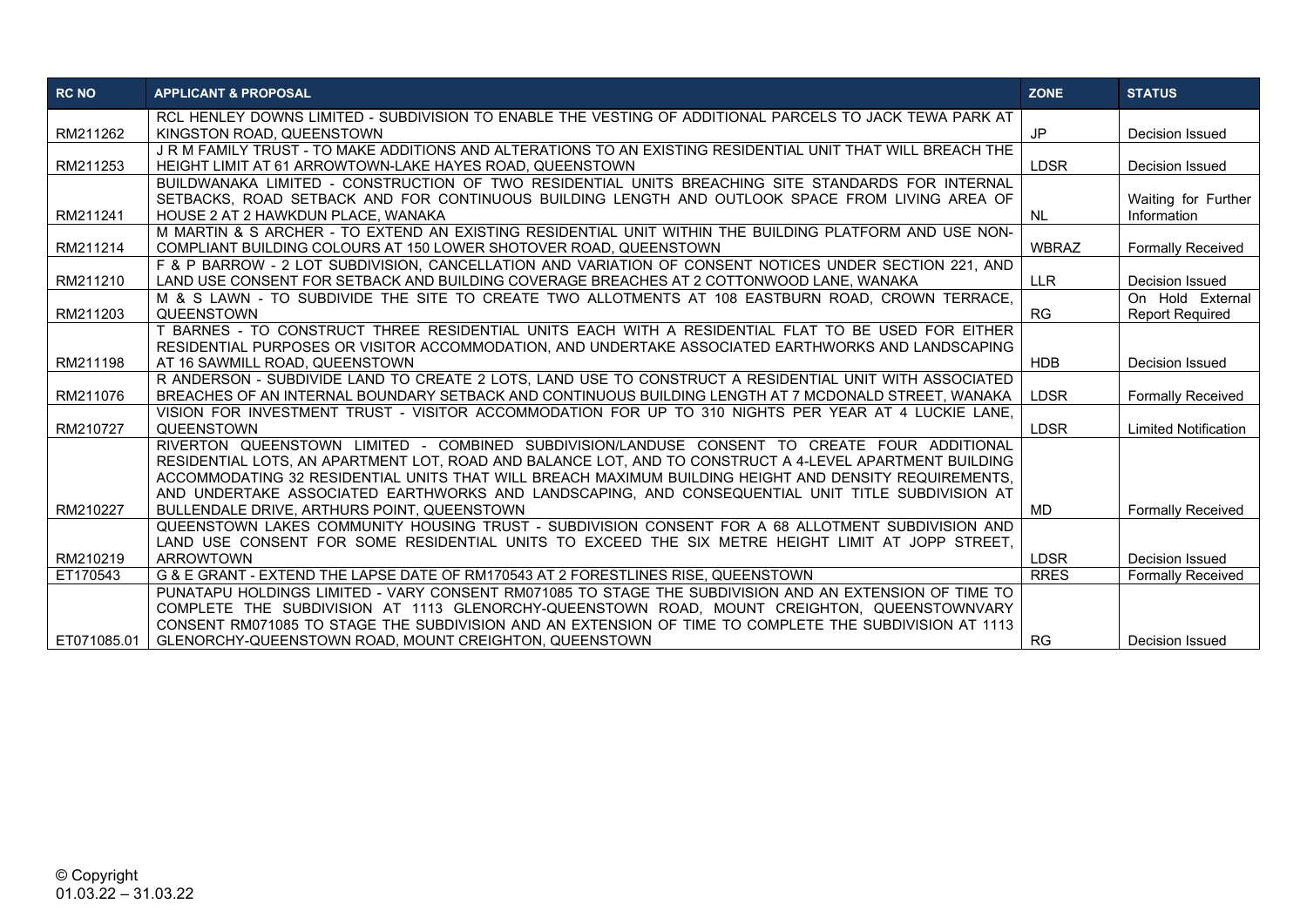## **District Plan Zone**

| SHORT CODE       | <b>MEANING</b>                                 | <b>SHORT</b><br><b>CODE</b> | <b>MEANING</b>                                 |
|------------------|------------------------------------------------|-----------------------------|------------------------------------------------|
| <b>AHM</b>       | Arrowtown Historic Management                  | LD                          | Low Density Residential                        |
| <b>AIR</b>       | <b>Airport Mixed Use</b>                       | <b>LDSR</b>                 | Lower Density Suburban Residential             |
| <b>ARHMZ</b>     | Arrowtown Residential Historic Management zone | <b>LLR</b>                  | Large Lot Residential                          |
| AS               | <b>Arrowtown South</b>                         | <b>LSC</b>                  | <b>Local Shopping Centre</b>                   |
| <b>ASP</b>       | Arrowtown Scenic Protection Area               | <b>MCS</b>                  | Mt. Cardrona Station                           |
| <b>ATC</b>       | <b>Arrowtown Town Centre</b>                   | <b>MD</b>                   | <b>Medium Density Residential</b>              |
| <b>BC</b>        | <b>Bobs Cove</b>                               | <b>MDR</b>                  | Medium Density Residential Sub-Zone            |
| <b>BEND</b>      | Bendemeer                                      | <b>MP</b>                   | <b>Meadow Park</b>                             |
| <b>BMU</b>       | <b>Business Mixed Use</b>                      | <b>MR</b>                   | Millbrook                                      |
| <b>BRMU</b>      | <b>Ballantyne Road Mixed Use</b>               | NL                          | Northlake                                      |
| <b>BS</b>        | <b>Business</b>                                | <b>OS</b>                   | Open Space                                     |
| CI               | Coneburn Industrial                            | <b>PEN</b>                  | Penrith Park                                   |
| <b>CP</b>        | <b>Commercial Precinct</b>                     | QHL                         | Qtown Heights Low Density Residential Sub-Zone |
| <b>CSC</b>       | <b>Corner Shopping Centre</b>                  | QR                          | <b>Quail Rise</b>                              |
| <b>DRL</b>       | Deferred Rural Lifestyle                       | QSC1                        | <b>Qtown Special Character Precinct 1</b>      |
| <b>DRLB</b>      | Deferred Rural Lifestyle (Buffer)              | QSC2                        | Qtown Special Character Area Precinct 2        |
| FF               | Frankton Flats A                               | QSC3                        | Qtown Special Character Area Precinct 3        |
| <b>FFBSZ</b>     | <b>Frankton Flats B</b>                        | QTC                         | Queenstown Town Centre                         |
| HD               | <b>High Density Residential</b>                | $\mathsf{R}$                | Rural                                          |
| <b>HDA</b>       | High Density Residential (Sub-Zone A)          | <b>RG</b>                   | <b>Rural General</b>                           |
| <b>HDB</b>       | High Density Residential (Sub-Zone B)          | <b>RGC</b>                  | <b>Gibbston Character</b>                      |
| <b>HDC</b>       | High Density Residential (Sub-Zone C)          | <b>RLF</b>                  | <b>Rural Lifestyle</b>                         |
| HG               | <b>Hydro Generation</b>                        | <b>RPR</b>                  | <b>Remarkables Park</b>                        |
| IND1             | <b>Industrial A</b>                            | <b>RRES</b>                 | <b>Rural Residential</b>                       |
| IND <sub>2</sub> | Industrial B                                   | RRS-FH                      | Rural Residential - Ferry Hill                 |
| $\mathsf{JP}$    | Jack's Point                                   | <b>RSV</b>                  | Resort Zone                                    |
| <b>KVSZ</b>      | Kingston Village                               | <b>RV</b>                   | <b>Rural Visitor</b>                           |